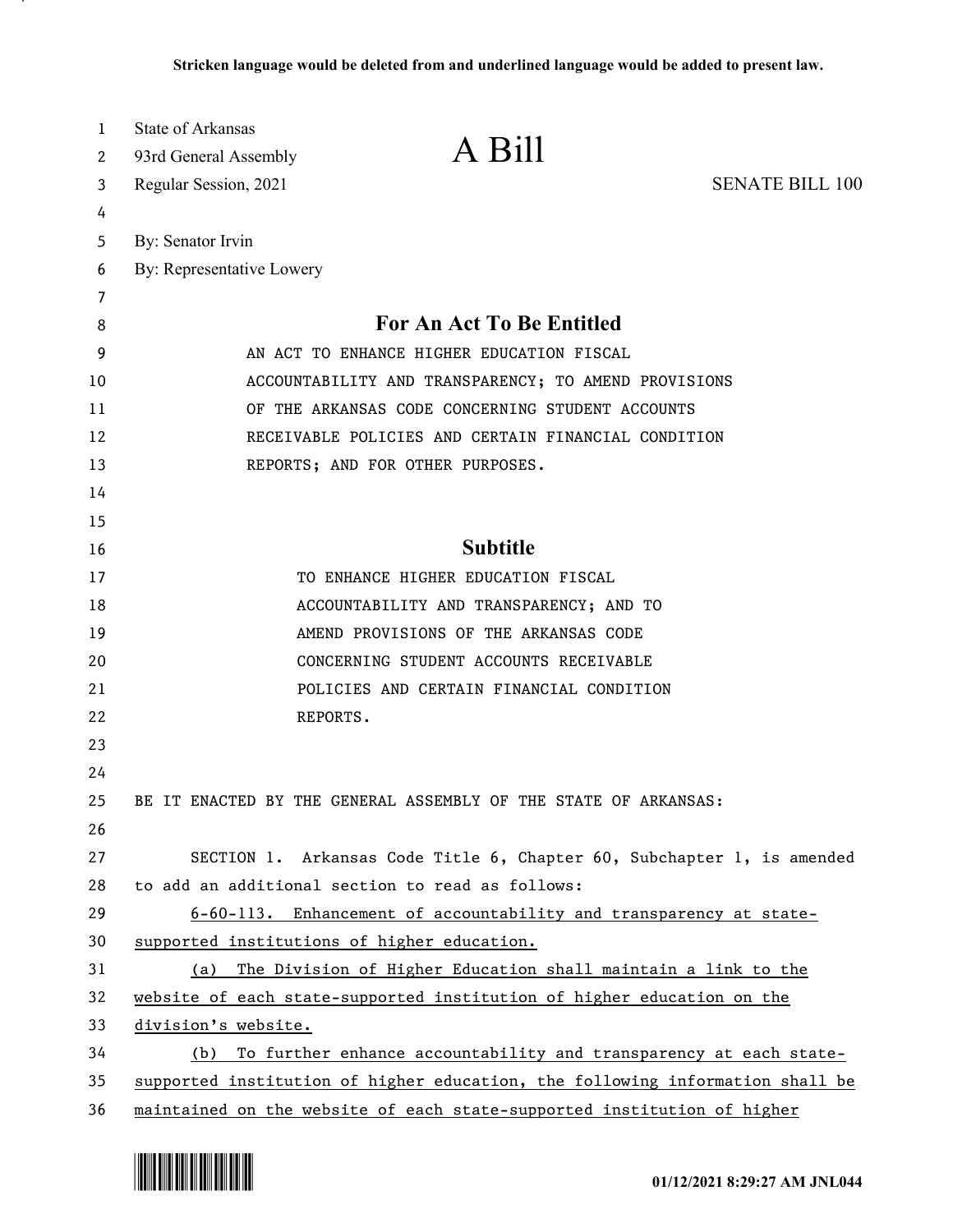| 1  | education:                                                                            |
|----|---------------------------------------------------------------------------------------|
| 2  | The name and email address of each member of the governing<br>(1)                     |
| 3  | board of the state-supported institution of higher education;                         |
| 4  | The date and location of each meeting of the governing<br>(2)                         |
| 5  | board;                                                                                |
| 6  | The agenda and minutes of each meeting of the governing<br>(3)                        |
| 7  | board;                                                                                |
| 8  | The annual audit report presented to the Legislative Joint<br>(4)                     |
| 9  | Auditing Committee; and                                                               |
| 10 | The conflict of interest and commitment policy of the<br>(5)                          |
| 11 | governing board.                                                                      |
| 12 |                                                                                       |
| 13 | SECTION 2. Arkansas Code § 6-61-131 is amended to read as follows:                    |
| 14 | 6-61-131. Student accounts receivable policies at two-year state-                     |
| 15 | supported institutions of higher education - Definition.                              |
| 16 | (a) As used in this section, "two-year institution of higher                          |
| 17 | education" means:                                                                     |
| 18 | (1) A state-supported two-year institution of higher education;                       |
| 19 | or                                                                                    |
| 20 | (2) A two-year branch campus of a four-year institution of                            |
| 21 | higher education.                                                                     |
| 22 | $\left(\frac{b}{a}\right)$ A two-year state-supported institution of higher education |
| 23 | shall:                                                                                |
| 24 | (1) Develop and adopt policies concerning:                                            |
| 25 | (A)(i) Student accounts receivable.                                                   |
| 26 | (ii) A student accounts receivable aging report                                       |
| 27 | shall be provided annually to the governing board of the state-supported              |
| 28 | institution of higher education;                                                      |
| 29 | The collection of delinquent accounts; and<br>(B)                                     |
| 30 | The prevention of students with long-standing<br>(C)                                  |
| 31 | delinquent account balances from registering for courses or completing                |
| 32 | courses; and                                                                          |
| 33 | Review its policies and practices to ensure its<br>$(2)$ (A)                          |
| 34 | compliance with census reporting guidelines promulgated by the Division of            |
| 35 | Higher Education.                                                                     |
| 36 | A review under this subdivision (b)(2) subdivision<br>(B)                             |

2 01/12/2021 8:29:27 AM JNL044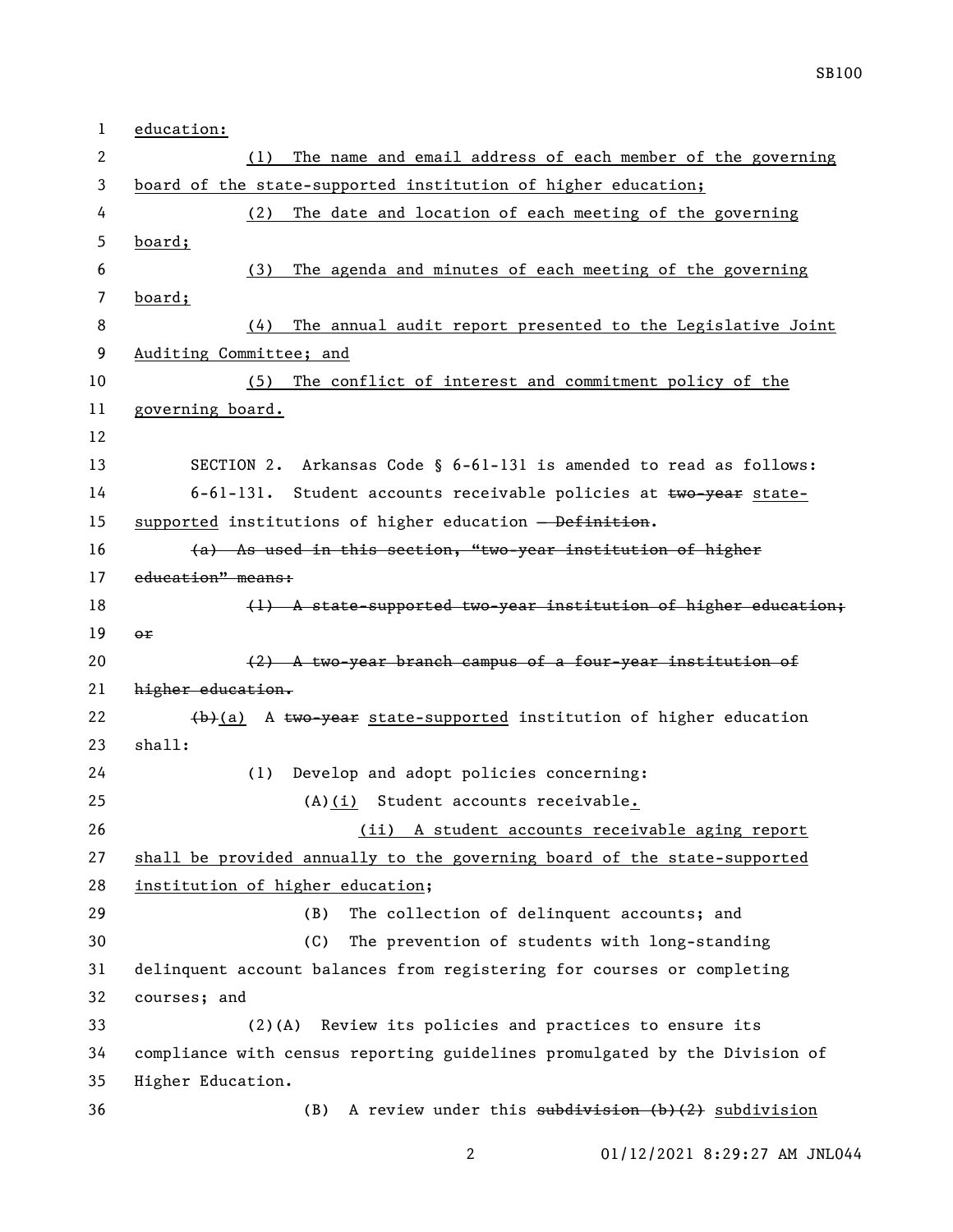(a)(2) shall occur at the beginning of each fall semester. 2 (e)(b) A policy developed under subdivision (b)(1) subdivision (a)(1) of this section shall be published in the student handbook of the state- supported institution of higher education and on the website of the state-5 supported institution of higher education.+ (1) Issued in written form by the two-year institution of higher education; 8 (2) Published in the two-year institution of higher education's 9 student handbook and on its website; and 10 (3) Filed with the division no later than thirty (30) days after 11 the adoption of the policy. (c) The Arkansas Higher Education Coordinating Board shall develop rules to implement this section. SECTION 3. Arkansas Code § 6-61-222(b)(1)(L) and (M), concerning financial condition reports, are amended to read as follows: 17 (L) Gross federal income; and (M) Total student accounts receivable and an aging report in accordance with § 6-61-131; (N) A calculation of the number of days of cash on hand in accordance with § 6-62-109; and (O) Any other information requested by the division or the board. SECTION 4. Arkansas Code § 6-62-109 is amended to read as follows: 6-62-109. Annual certification of solvency — Calculation of number of days of cash on hand. (a) Annually, the board of trustees and the president or chancellor of each state-supported institution of higher education shall certify to the Chief Fiscal Officer of the State and the Legislative Council that as of December 31, sufficient appropriations and funds: (1) Are available to meet all current and anticipated obligations for the current fiscal year as the obligations become due; or (2) Will become available to meet all current and anticipated obligations for the current fiscal year as the obligations become due. (b) The certification from each state-supported institution of higher

01/12/2021 8:29:27 AM JNL044

SB100